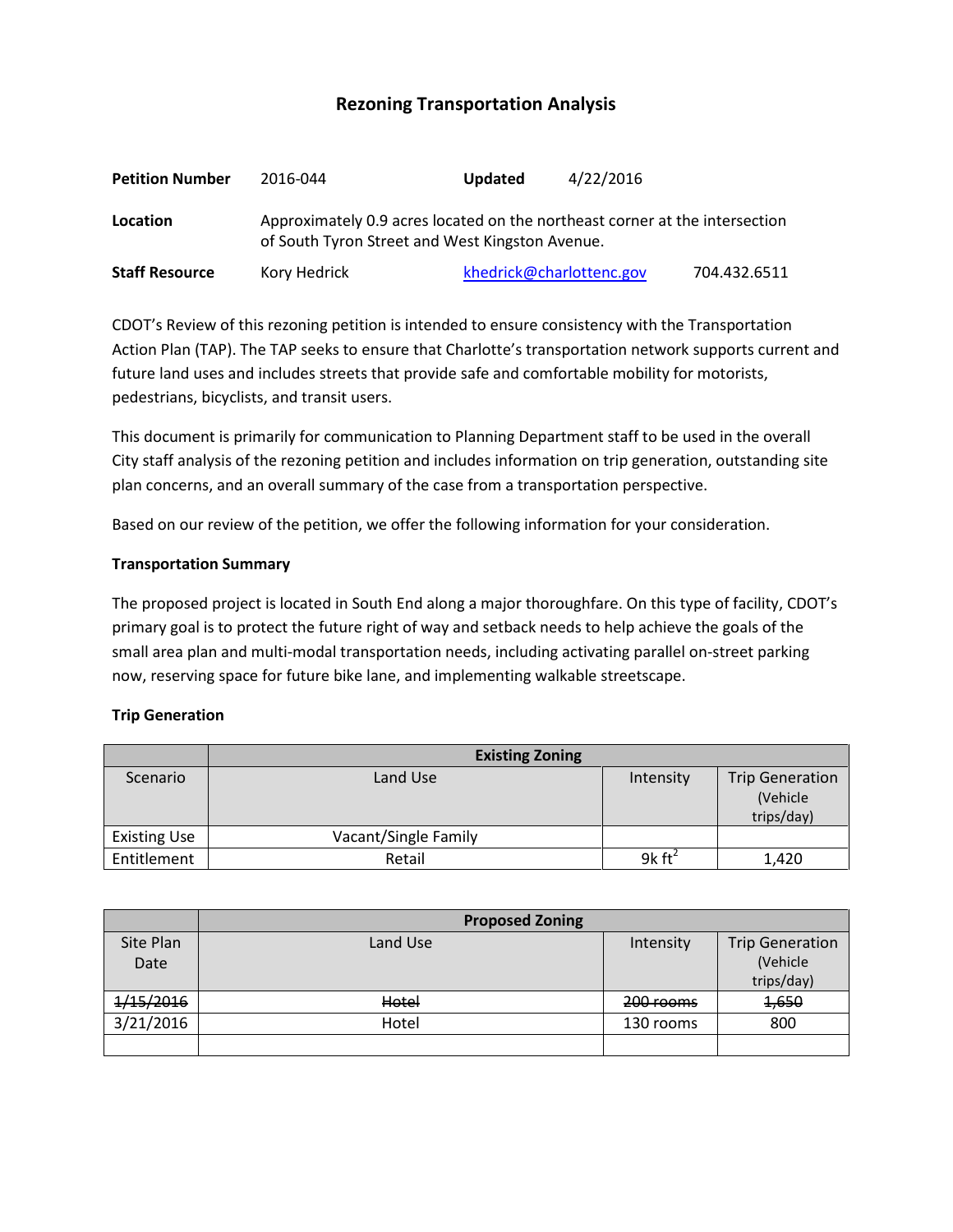# **Curbline**

The proposed zoning district has a setback measured from an existing or proposed future curbline. The future back of curb is as depicted on the current site plan.

# **Resolved Issues**

- 1. CDOT is requesting that the petitioner align the proposed driveway on W. Kingston Ave. with Hawkins St. (Due to constraints and overall site design goals this alignment request is not incorporated into the current plan. CDOT considers this a resolved issue).
- 2. The proposed on-street parking along South Tryon Street will be time restricted parking. The details of this will be worked out during the permitting phase, but CDOT requests that a note be added to the site plan and data sheet to reflect this. (This comment is now void since we are requesting the curb line to be installed in the future location which will allow for on-street parking to be install now).
- 3. CDOT requests that the petitioner provide a dimension from centerline of existing roadway to back of future curb (to be constructed now). This dimension should match rezoning petition 2015-128 and the small area plan.
- 4. CDOT request that the petitioner install new curb and gutter in the proposed future location to match the approved petition 2015-128.

# **Outstanding Issues**

1. CDOT requests that the petitioner dedicate right of way (to be located at back of proposed sidewalk). This right of way should be dedicated to the City of Charlotte prior to the issuance of a certificate of occupancy. CDOT has discussed this with the petitioner and they have seemed to be amenable to doing this. It could be that the site plan needs another label or note making the intent clear.

#### **Advisory Information**

The following are requirements of the developer that must be satisfied prior to driveway permit approval. We recommend that the petitioner reflect these on the rezoning plan as-appropriate.

- 1. According to the City of Charlotte's Driveway Regulations, CDOT has the authority to regulate/approve all private street/driveway and public street connections to the right-of-way of a street under the regulatory jurisdiction of the City of Charlotte.
- 2. Adequate sight triangles must be reserved at the existing/proposed street entrance(s). Two 35' x 35' sight triangles are required for the entrance(s) to meet requirements. All proposed trees, berms, walls, fences, and/or identification signs must not interfere with sight distance at the entrance(s). Such items should be identified on the site plan.
- 3. The proposed driveway connection(s) will require a driveway permit(s) to be submitted to CDOT and the North Carolina Department of Transportation for review and approval. The exact driveway location(s) and type/width of the driveway(s) will be determined by CDOT during the driveway